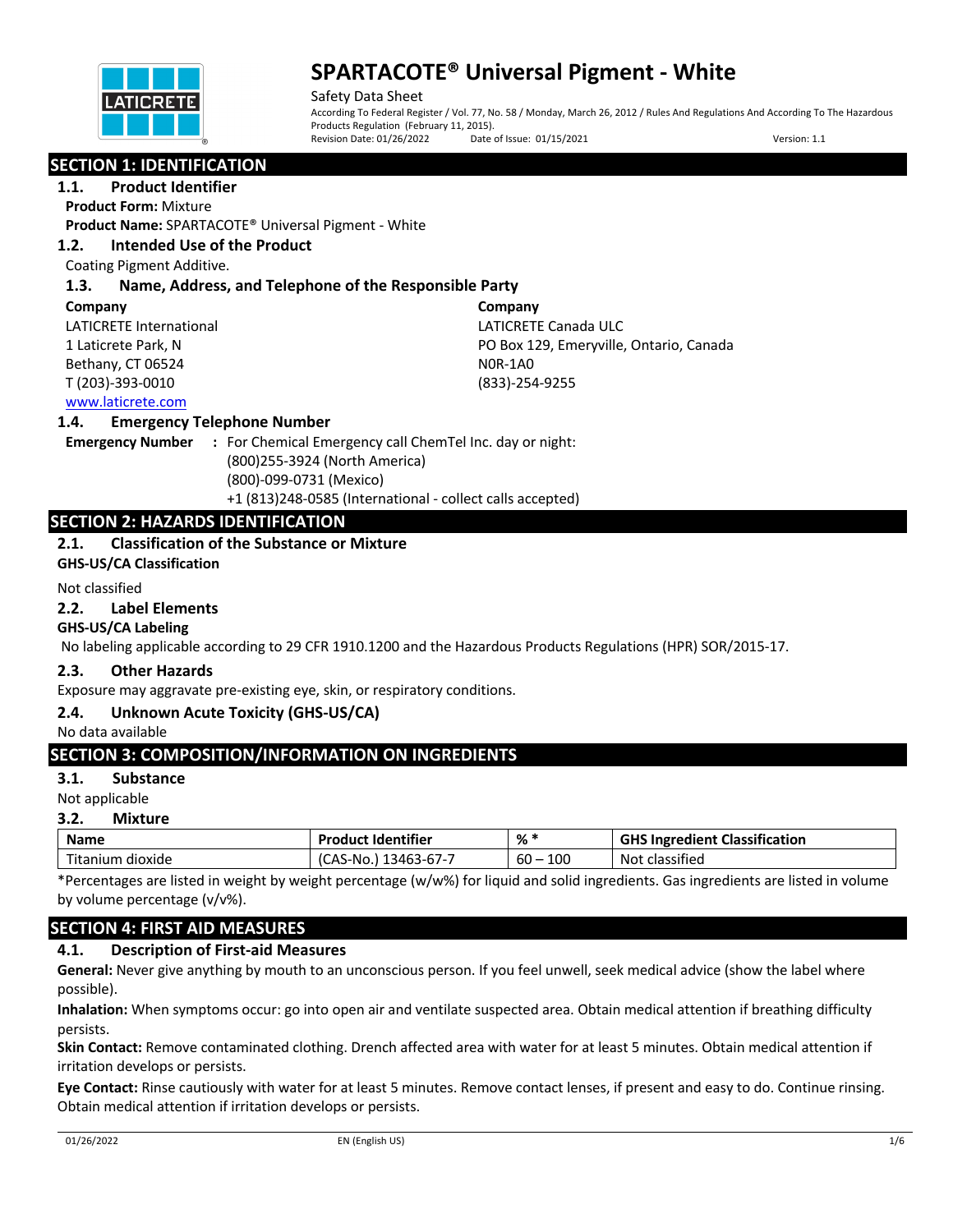#### Safety Data Sheet

According To Federal Register / Vol. 77, No. 58 / Monday, March 26, 2012 / Rules And Regulations And According To The Hazardous Products Regulation (February 11, 2015).

**Ingestion:** Rinse mouth. Do NOT induce vomiting. Obtain medical attention.

#### **4.2. Most Important Symptoms and Effects Both Acute and Delayed**

**General:** Not expected to present a significant hazard under anticipated conditions of normal use.

**Inhalation:** Prolonged exposure may cause irritation.

**Skin Contact:** Prolonged exposure may cause skin irritation.

**Eye Contact:** May cause slight irritation to eyes.

**Ingestion:** Ingestion may cause adverse effects.

**Chronic Symptoms:** None expected under normal conditions of use. However, titanium dioxide is dissolved in liquid and is likely not to become airborne. Thus, the hazards usually associated are not applicable to this product.

### **4.3. Indication of Any Immediate Medical Attention and Special Treatment Needed**

If exposed or concerned, get medical advice and attention. If medical advice is needed, have product container or label at hand.

## **SECTION 5: FIRE-FIGHTING MEASURES**

### **5.1. Extinguishing Media**

**Suitable Extinguishing Media:** Water spray, fog, carbon dioxide (CO<sub>2</sub>), alcohol-resistant foam, or dry chemical.

**Unsuitable Extinguishing Media:** Do not use a heavy water stream. Use of heavy stream of water may spread fire.

### **5.2. Special Hazards Arising From the Substance or Mixture**

**Fire Hazard:** Not considered flammable but may burn at high temperatures.

**Explosion Hazard:** Product is not explosive.

**Reactivity:** Hazardous reactions will not occur under normal conditions.

#### **5.3. Advice for Firefighters**

**Precautionary Measures Fire:** Exercise caution when fighting any chemical fire.

**Firefighting Instructions:** Use water spray or fog for cooling exposed containers.

**Protection During Firefighting:** Do not enter fire area without proper protective equipment, including respiratory protection. **Hazardous Combustion Products**: Metal oxide fumes.

**Other Information:** Do not allow run-off from fire fighting to enter drains or water courses.

### **5.4. Reference to Other Sections**

Refer to Section 9 for flammability properties.

#### **SECTION 6: ACCIDENTAL RELEASE MEASURES**

#### **6.1. Personal Precautions, Protective Equipment and Emergency Procedures**

**General Measures:** Avoid breathing (vapor, mist, spray). Avoid prolonged contact with eyes, skin and clothing.

#### **6.1.1. For Non-Emergency Personnel**

**Protective Equipment:** Use appropriate personal protective equipment (PPE).

**Emergency Procedures:** Evacuate unnecessary personnel.

#### **6.1.2. For Emergency Personnel**

**Protective Equipment:** Equip cleanup crew with proper protection.

**Emergency Procedures:** Upon arrival at the scene, a first responder is expected to recognize the presence of dangerous goods, protect oneself and the public, secure the area, and call for the assistance of trained personnel as soon as conditions permit. Ventilate area.

#### **6.2. Environmental Precautions**

Prevent entry to sewers and public waters. Avoid release to the environment.

#### **6.3. Methods and Materials for Containment and Cleaning Up**

**For Containment:** Contain any spills with dikes or absorbents to prevent migration and entry into sewers or streams.

**Methods for Cleaning Up:** Clean up spills immediately and dispose of waste safely. Transfer spilled material to a suitable container for disposal. Contact competent authorities after a spill. Avoid the use of Cellulose, Mineral, and Clay-Based absorbents.

#### **6.4. Reference to Other Sections**

See Section 8 for exposure controls and personal protection and Section 13 for disposal considerations.

#### **SECTION 7: HANDLING AND STORAGE**

### **7.1. Precautions for Safe Handling**

**Precautions for Safe Handling:** Wash hands and other exposed areas with mild soap and water before eating, drinking or smoking and when leaving work. Avoid breathing vapors, mist, spray. Avoid contact with skin, eyes and clothing. **Hygiene Measures:** Handle in accordance with good industrial hygiene and safety procedures.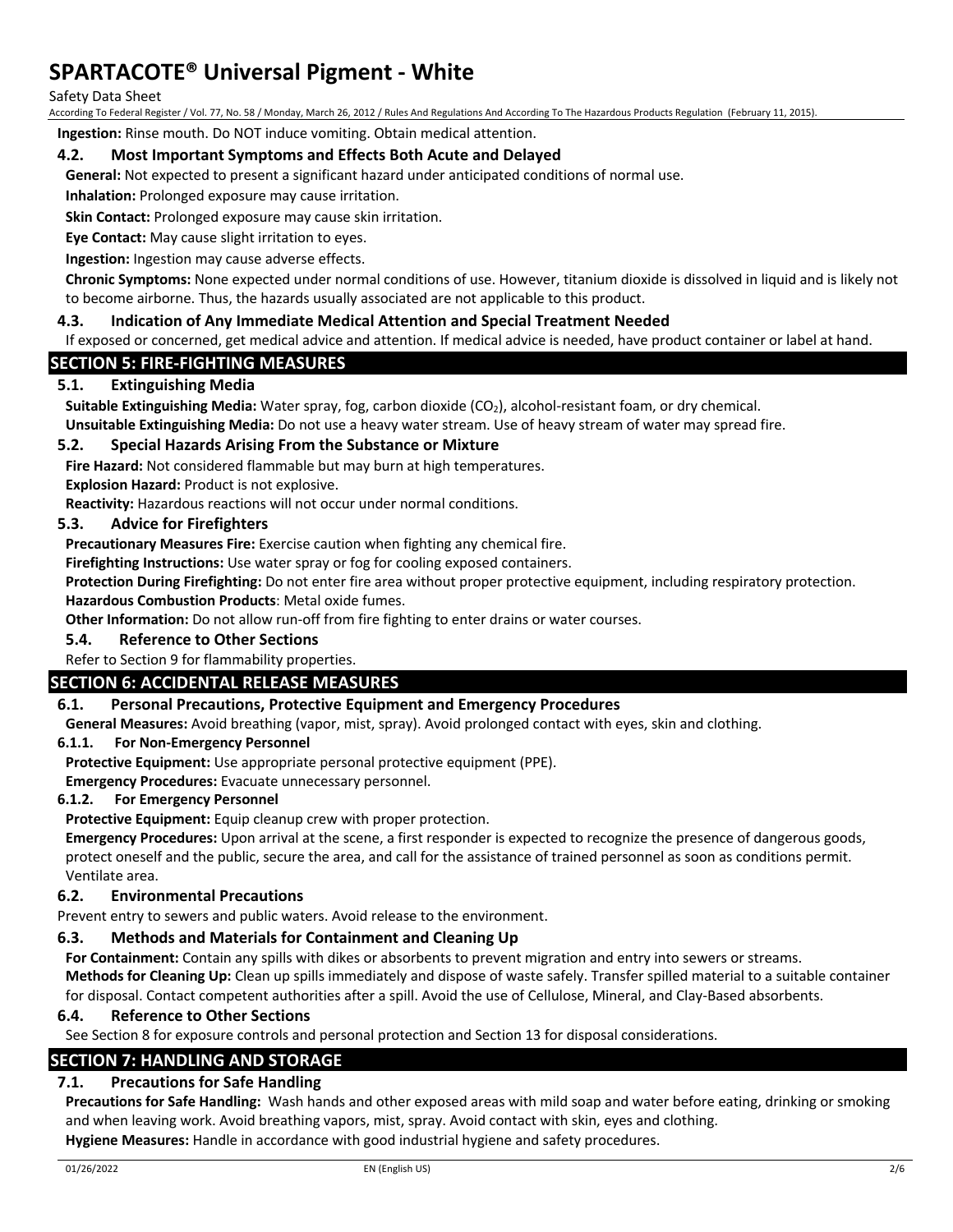Safety Data Sheet

According To Federal Register / Vol. 77, No. 58 / Monday, March 26, 2012 / Rules And Regulations And According To The Hazardous Products Regulation (February 11, 2015).

#### **7.2. Conditions for Safe Storage, Including Any Incompatibilities**

**Technical Measures:** Comply with applicable regulations.

**Storage Conditions:** Keep container closed when not in use. Store in a dry, cool place. Keep/Store away from direct sunlight, extremely high or low temperatures and incompatible materials.

**Incompatible Materials:** Alkali metals. Strong acids, strong bases, strong oxidizers and reducing agents.

**7.3. Specific End Use(s)**

Coating Pigment Additive.

# **SECTION 8: EXPOSURE CONTROLS/PERSONAL PROTECTION**

#### **8.1. Control Parameters**

For substances listed in section 3 that are not listed here, there are no established exposure limits from the manufacturer, supplier, importer, or the appropriate advisory agency including: ACGIH (TLV), AIHA (WEEL), NIOSH (REL), OSHA (PEL), or Canadian provincial governments.

| Titanium dioxide (13463-67-7)      |                                      |                                                                  |
|------------------------------------|--------------------------------------|------------------------------------------------------------------|
| <b>USA ACGIH</b>                   | ACGIH TWA (mg/m <sup>3</sup> )       | 10 mg/m $3$                                                      |
| <b>USA ACGIH</b>                   | <b>ACGIH chemical category</b>       | Not Classifiable as a Human Carcinogen                           |
| <b>USA OSHA</b>                    | OSHA PEL (TWA) (mg/m <sup>3</sup> )  | 15 mg/m <sup>3</sup> (total dust)                                |
| <b>USA NIOSH</b>                   | NIOSH REL (TWA) (mg/m <sup>3</sup> ) | 2.4 mg/m <sup>3</sup> (CIB 63-fine)                              |
|                                    |                                      | 0.3 mg/m <sup>3</sup> (CIB 63-ultrafine, including engineered    |
|                                    |                                      | nanoscale)                                                       |
| <b>USA IDLH</b>                    | US IDLH (mg/m <sup>3</sup> )         | 5000 mg/m <sup>3</sup>                                           |
| Alberta                            | OEL TWA (mg/m <sup>3</sup> )         | 10 mg/m $3$                                                      |
| <b>British Columbia</b>            | OEL TWA (mg/m <sup>3</sup> )         | 10 mg/m <sup>3</sup> (total dust)                                |
|                                    |                                      | 3 mg/m <sup>3</sup> (respirable fraction)                        |
| Manitoba                           | OEL TWA (mg/m <sup>3</sup> )         | 10 mg/m $3$                                                      |
| <b>New Brunswick</b>               | OEL TWA (mg/m <sup>3</sup> )         | 10 mg/m $3$                                                      |
| <b>Newfoundland &amp; Labrador</b> | OEL TWA (mg/m <sup>3</sup> )         | $10 \text{ mg/m}^3$                                              |
| <b>Nova Scotia</b>                 | OEL TWA (mg/m <sup>3</sup> )         | 10 mg/m $3$                                                      |
| <b>Nunavut</b>                     | OEL STEL (mg/m <sup>3</sup> )        | 20 mg/m $3$                                                      |
| <b>Nunavut</b>                     | OEL TWA (mg/m <sup>3</sup> )         | 10 mg/m $3$                                                      |
| <b>Northwest Territories</b>       | OEL STEL (mg/m <sup>3</sup> )        | 20 mg/m $3$                                                      |
| <b>Northwest Territories</b>       | OEL TWA (mg/m <sup>3</sup> )         | 10 mg/m $3$                                                      |
| <b>Ontario</b>                     | OEL TWA (mg/m <sup>3</sup> )         | 10 mg/m $3$                                                      |
| <b>Prince Edward Island</b>        | OEL TWA (mg/m <sup>3</sup> )         | 10 mg/m $3$                                                      |
| Québec                             | VEMP ( $mg/m3$ )                     | 10 mg/m <sup>3</sup> (containing no Asbestos and <1% Crystalline |
|                                    |                                      | silica-total dust)                                               |
| Saskatchewan                       | OEL STEL (mg/m <sup>3</sup> )        | 20 mg/m $3$                                                      |
| Saskatchewan                       | OEL TWA (mg/m <sup>3</sup> )         | 10 mg/m $3$                                                      |
| Yukon                              | OEL STEL (mg/m <sup>3</sup> )        | $20 \text{ mg/m}^3$                                              |
| Yukon                              | OEL TWA (mg/m <sup>3</sup> )         | 30 mppcf                                                         |
|                                    |                                      | 10 mg/m $3$                                                      |

#### **8.2. Exposure Controls**

**Appropriate Engineering Controls:** Suitable eye/body wash equipment should be available in the vicinity of any potential exposure. Ensure adequate ventilation, especially in confined areas. Ensure all national/local regulations are observed.

**Personal Protective Equipment:** Gloves. Protective clothing. Protective goggles.



**Materials for Protective Clothing:** Chemically resistant materials and fabrics.

**Hand Protection:** Wear protective gloves.

**Eye and Face Protection:** Chemical safety goggles.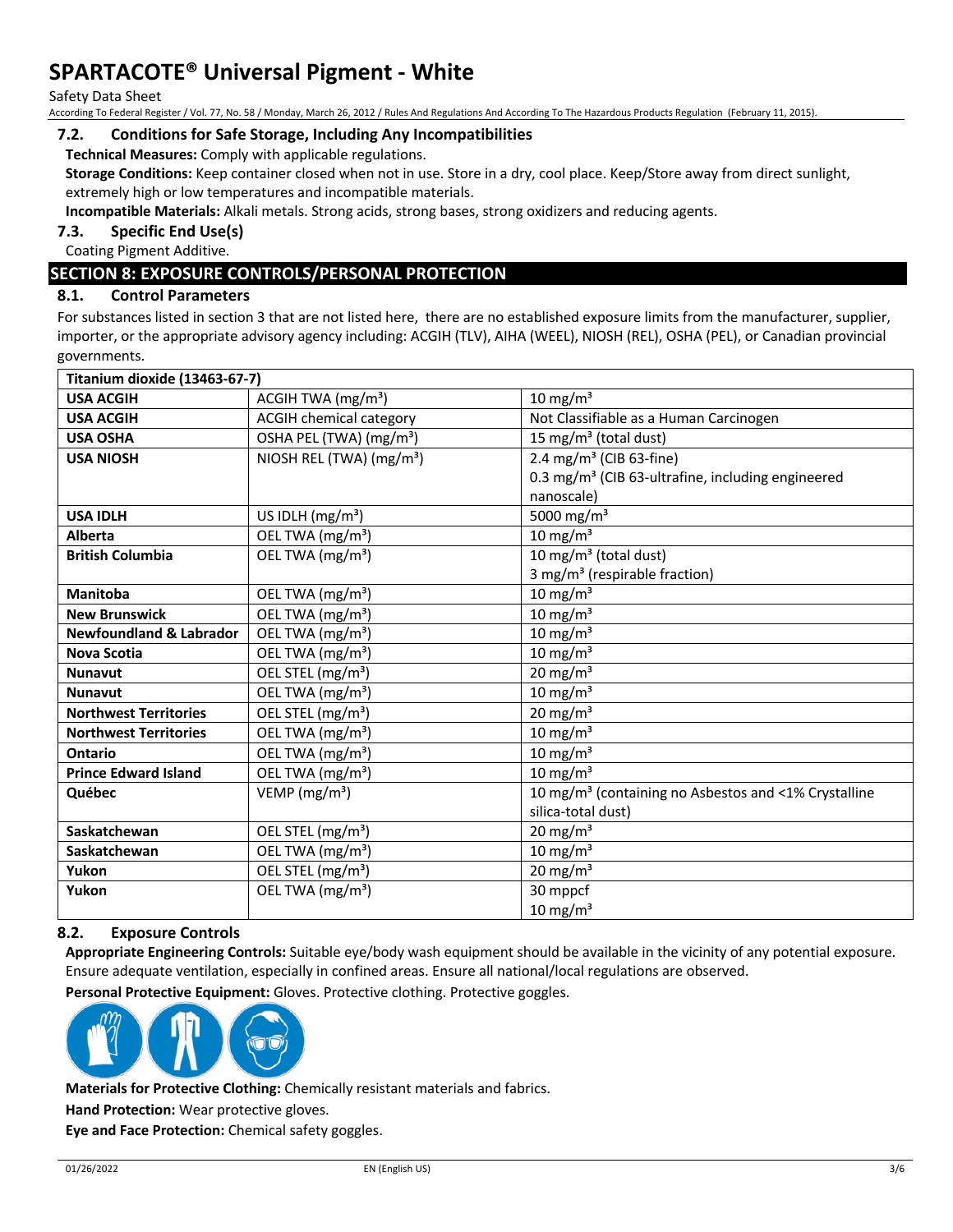Safety Data Sheet

According To Federal Register / Vol. 77, No. 58 / Monday, March 26, 2012 / Rules And Regulations And According To The Hazardous Products Regulation (February 11, 2015).

**Skin and Body Protection:** Wear suitable protective clothing.

**Respiratory Protection:** If exposure limits are exceeded or irritation is experienced, approved respiratory protection should be worn. In case of inadequate ventilation, oxygen deficient atmosphere, or where exposure levels are not known wear approved respiratory protection.

**Other Information:** When using, do not eat, drink or smoke.

## **SECTION 9: PHYSICAL AND CHEMICAL PROPERTIES**

| <b>SECTION 9: PHYSICAL AND CHEMICAL PROPERTIES</b>                   |                      |                  |
|----------------------------------------------------------------------|----------------------|------------------|
| <b>Information on Basic Physical and Chemical Properties</b><br>9.1. |                      |                  |
| <b>Physical State</b>                                                |                      | Liquid           |
| Appearance                                                           |                      | White            |
| Odor                                                                 |                      | Not available    |
| <b>Odor Threshold</b>                                                |                      | Not available    |
| рH                                                                   |                      | Not available    |
| <b>Evaporation Rate</b>                                              |                      | Not available    |
| <b>Melting Point</b>                                                 |                      | Not available    |
| <b>Freezing Point</b>                                                |                      | Not available    |
| <b>Boiling Point</b>                                                 |                      | Not available    |
| <b>Flash Point</b>                                                   |                      | Not available    |
| <b>Auto-ignition Temperature</b>                                     | $\ddot{\phantom{a}}$ | Not available    |
| <b>Decomposition Temperature</b>                                     |                      | Not available    |
| Flammability (solid, gas)                                            |                      | Not applicable   |
| <b>Lower Flammable Limit</b>                                         |                      | Not available    |
| <b>Upper Flammable Limit</b>                                         |                      | Not available    |
| <b>Vapor Pressure</b>                                                |                      | Not available    |
| Relative Vapor Density at 20°C                                       |                      | Not available    |
| <b>Relative Density</b>                                              | $\ddot{\phantom{a}}$ | Not available    |
| <b>Specific Gravity</b>                                              | $\ddot{\phantom{a}}$ | 2.176            |
| <b>Solubility</b>                                                    |                      | Water: Insoluble |
| <b>Partition Coefficient: N-Octanol/Water</b>                        |                      | Not available    |
| <b>Viscosity</b>                                                     |                      | Not available    |

## **SECTION 10: STABILITY AND REACTIVITY**

**10.1. Reactivity:** Hazardous reactions will not occur under normal conditions.

**10.2. Chemical Stability:** Stable under recommended handling and storage conditions (see section 7).

**10.3. Possibility of Hazardous Reactions:** Hazardous polymerization will not occur.

- **10.4. Conditions to Avoid:** Direct sunlight, extremely high or low temperatures, and incompatible materials.
- **10.5. Incompatible Materials:** Alkali metals. Strong acids, strong bases, strong oxidizers and reducing agents.
- **10.6. Hazardous Decomposition Products:** Thermal decomposition may produce: Metal oxides.

## **SECTION 11: TOXICOLOGICAL INFORMATION**

| <b>Information on Toxicological Effects - Product</b><br>11.1.      |  |  |  |
|---------------------------------------------------------------------|--|--|--|
| <b>Acute Toxicity (Oral): Not classified</b>                        |  |  |  |
| <b>Acute Toxicity (Dermal): Not classified</b>                      |  |  |  |
| <b>Acute Toxicity (Inhalation): Not classified</b>                  |  |  |  |
| LD50 and LC50 Data: Not available                                   |  |  |  |
| <b>Skin Corrosion/Irritation: Not classified</b>                    |  |  |  |
| <b>Eve Damage/Irritation: Not classified</b>                        |  |  |  |
| <b>Respiratory or Skin Sensitization: Not classified</b>            |  |  |  |
| <b>Germ Cell Mutagenicity: Not classified</b>                       |  |  |  |
| Carcinogenicity: Not classified                                     |  |  |  |
| Specific Target Organ Toxicity (Repeated Exposure): Not classified. |  |  |  |
| <b>Reproductive Toxicity: Not classified</b>                        |  |  |  |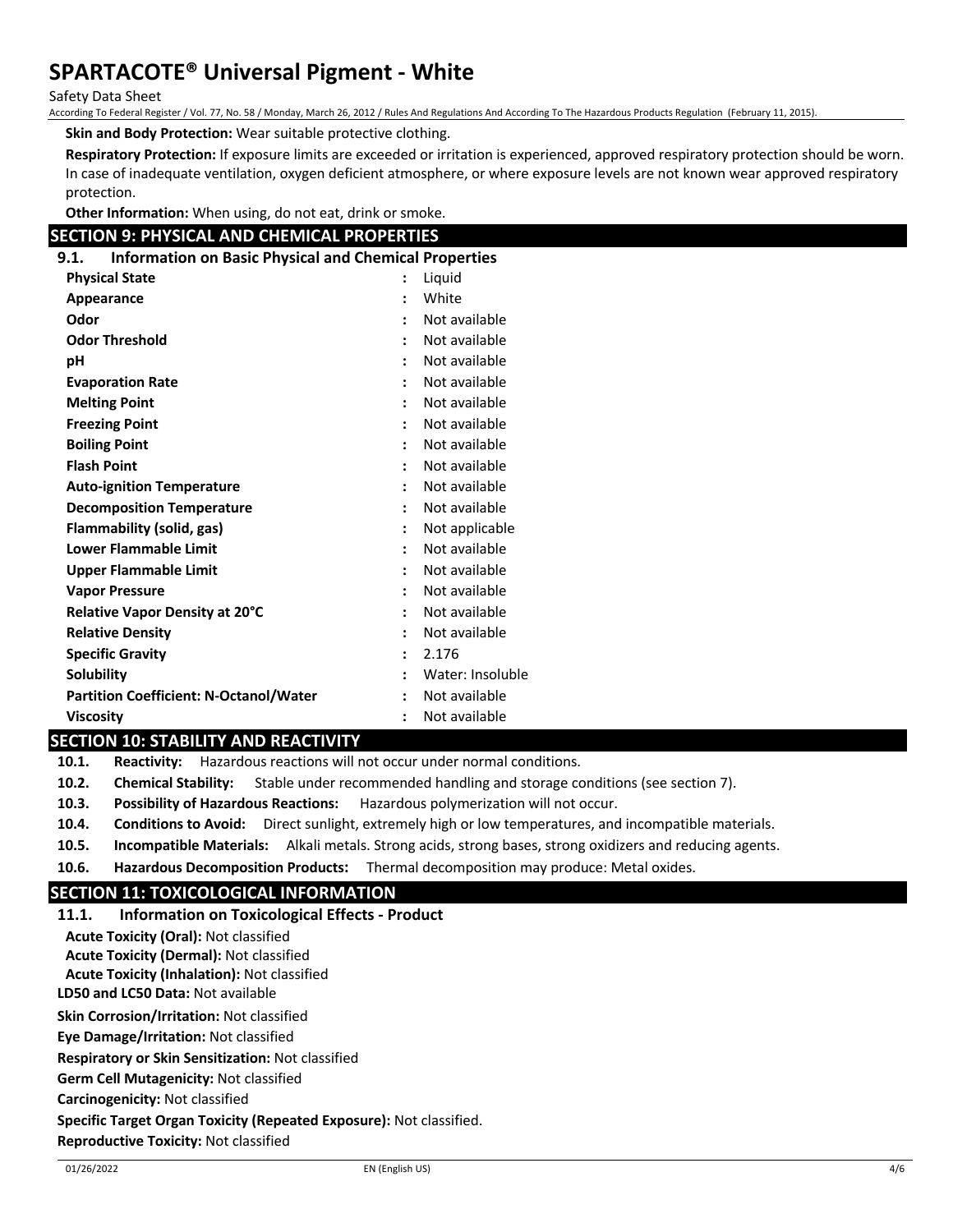Safety Data Sheet

According To Federal Register / Vol. 77, No. 58 / Monday, March 26, 2012 / Rules And Regulations And According To The Hazardous Products Regulation (February 11, 2015).

**Specific Target Organ Toxicity (Single Exposure):** Not classified

**Aspiration Hazard:** Not classified

**Symptoms/Injuries After Inhalation:** Prolonged exposure may cause irritation.

**Symptoms/Injuries After Skin Contact:** Prolonged exposure may cause skin irritation.

**Symptoms/Injuries After Eye Contact:** May cause slight irritation to eyes.

**Symptoms/Injuries After Ingestion:** Ingestion may cause adverse effects.

**Chronic Symptoms:** None expected under normal conditions of use. However, titanium dioxide is dissolved in liquid and is likely not to become airborne. Thus, the hazards usually associated are not applicable to this product.

#### **11.2. Information on Toxicological Effects - Ingredient(s)**

#### **LD50 and LC50 Data:**

| Titanium dioxide (13463-67-7)                    |                                               |
|--------------------------------------------------|-----------------------------------------------|
| <b>LD50 Oral Rat</b>                             | $>10000$ mg/kg                                |
| Titanium dioxide (13463-67-7)                    |                                               |
| <b>IARC Group</b>                                | 2B                                            |
| <b>OSHA Hazard Communication Carcinogen List</b> | In OSHA Hazard Communication Carcinogen list. |
|                                                  |                                               |

## **SECTION 12: ECOLOGICAL INFORMATION**

**12.1. Toxicity** No additional information available

#### **12.2. Persistence and Degradability**

| SPARTACOTE <sup>®</sup> Universal Pigment - White        |  |  |
|----------------------------------------------------------|--|--|
| Not established.<br><b>Persistence and Degradability</b> |  |  |
| <b>Bioaccumulative Potential</b><br>12.3.                |  |  |
| SPARTACOTE <sup>®</sup> Universal Pigment - White        |  |  |
| <b>Bioaccumulative Potential</b><br>Not established.     |  |  |

**12.4. Mobility in Soil** Not available

#### **12.5. Other Adverse Effects**

**Other Information:** Avoid release to the environment.

## **SECTION 13: DISPOSAL CONSIDERATIONS**

## **13.1. Waste treatment methods**

**Waste Disposal Recommendations:** Dispose of contents/container in accordance with local, regional, national, territorial, provincial, and international regulations.

**Ecology - Waste Materials:** Avoid release to the environment. This material is hazardous to the aquatic environment. Keep out of sewers and waterways.

#### **SECTION 14: TRANSPORT INFORMATION**

The shipping description(s) stated herein were prepared in accordance with certain assumptions at the time the SDS was authored, and can vary based on a number of variables that may or may not have been known at the time the SDS was issued.

- 14.1. **In Accordance with DOT** Not regulated for transport
- **14.2. In Accordance with IMDG** Not regulated for transport
- 14.3. In Accordance with IATA Not regulated for transport
- 14.4. In Accordance with TDG Not regulated for transport

## **SECTION 15: REGULATORY INFORMATION**

**15.1. US Federal Regulations**

**Titanium dioxide (13463-67-7)**

Listed on the United States TSCA (Toxic Substances Control Act) inventory

#### **15.2. US State Regulations**

#### **California Proposition 65**

**WARNING:** This product can expose you to Titanium dioxide, which is known to the State of California to cause cancer. For more information go to www.P65Warnings.ca.gov.

 $\bigwedge$